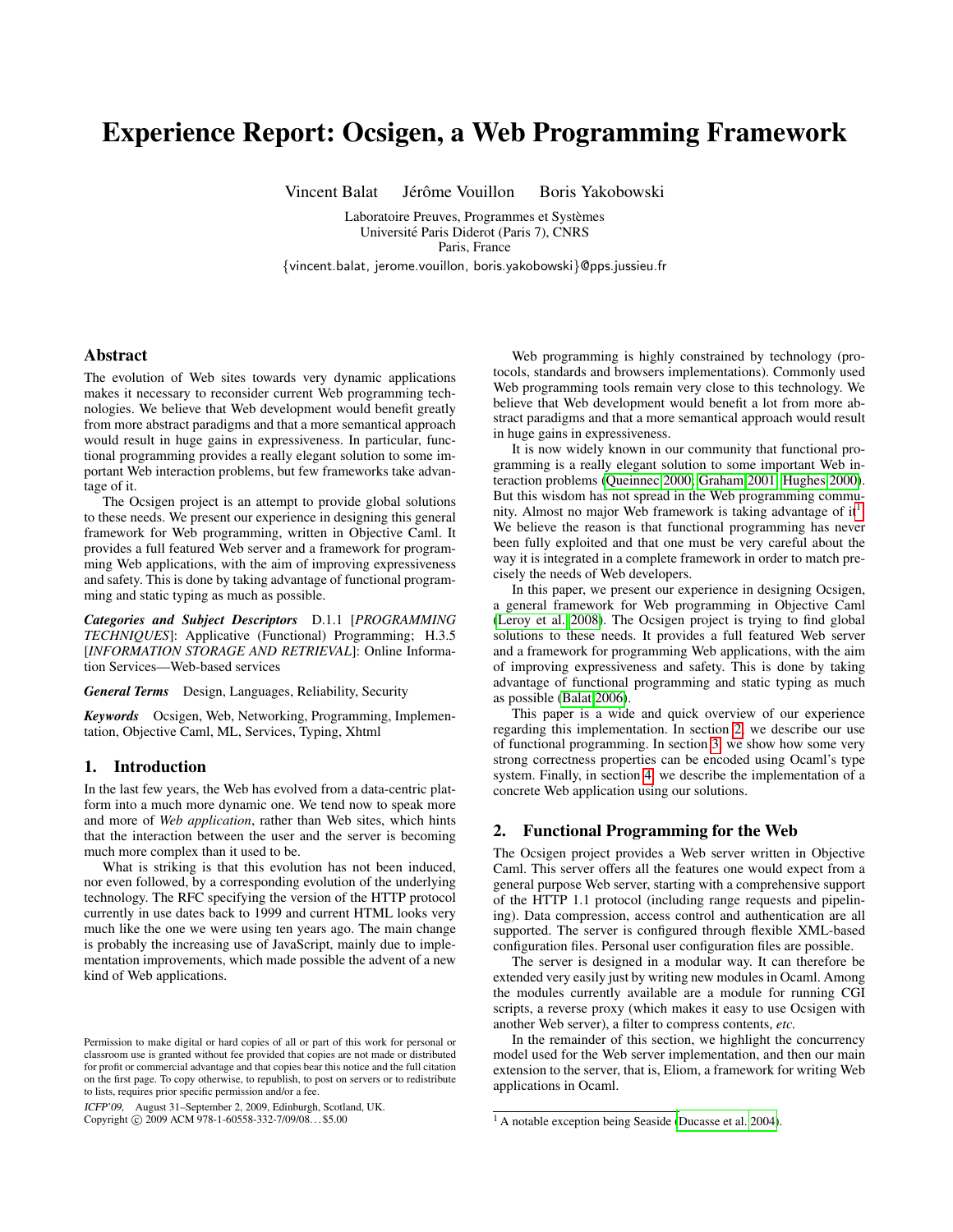## 2.1 Cooperative Threads

A Web server is inherently a highly concurrent application. It must be able to handle simultaneously a large number of requests. Furthermore, composing a page may take some time, for instance when several database queries are involved. The server should not to be stalled in the meantime. We have chosen to use cooperative multithreading to address this issue. Indeed, cooperative threads make it possible to write multi-threaded code while avoiding most race conditions, as context switches only occur at well-specified points. In particular, it is easy to use safely shared mutable datastructures, such as hash tables, without using any lock.

We use the Lwt thread library [\(Vouillon 2008\)](#page-4-0), which provides a monadic API for threads. With this library, a function creating a Web page asynchronously will typically have type:

$$
\mathtt{unit} \rightarrow \mathtt{html}\ \mathtt{Lwt.t.}
$$

It returns immediately a *promise* (sometimes also called *future*) of type html Lwt.t, that is, a value that acts as a proxy for the value of type html eventually computed by the function. The bind operator of the thread monad can be used to access the value when it becomes available, in order to perform further computations.

In order to make it possible to use third-party non-cooperative libraries, Lwt also allows to detach some computations to preemptive threads.

## <span id="page-1-2"></span>2.2 Web Programming

Eliom is the most innovative part of the project. This Web server extension provides a high-level API for programming dynamic Web sites with Ocaml. Its design goals are twofold: to propose a new Web programming paradigm based on semantic concepts rather than relying on technical details, and to ensure the quality of Web application by using static typing as much as possible (this latter point is detailed in section [3\)](#page-1-0).

The main principle on which Eliom is based is the use of firstclass values for representing the *services* provided by the Web server. What we call a service is a proxy for a function which can be called remotely from a browser to generate a page or perform an action. Eliom keeps track of the mapping from URLs to services: instead of having one script or executable associated to each URL, like many traditional Web programming tools, Eliom's services are programmatically associated to URLs. This lets the programmer organize the code in the most convenient way. In particular, it makes it easy to share behaviors between several pages.

As an example, the following piece of code creates a service srv at URL <http://foo/bar> (on some server foo).

#### let srv = register\_new\_service ~path:["bar"] ~get\_params:unit f

This service does not expect any parameter and the function f is used to produce the corresponding page. Inside Eliom, one can generate an anchor linking to this service by applying the HTML anchor constructor a to the service srv, the current service context sp (we use in particular the current URL to construct relative links), the anchor element contents anchor\_contents and the unit value () corresponding to the absence of parameters.

#### a srv sp anchor contents ()

Note that the service URL can be changed just by modifying the path at a single location in the source code, and all links will remain correct as they are computed automatically and dynamically.

Several services can share the same URL, for instance when they expect different parameters. More generally, a full range of service kinds is provided, allowing to describe precisely how services are attached to URLs. This makes it possible to describe very flexible and precise Web interactions in just a few lines of code.

Services can be dynamically created in response to previous interactions with the user. Their behavior may depend for instance on the contents of previous forms submitted by the user or the result of previous computations. This is implemented by recording the behavior associated to the service as a function closure in a table on the server. This is an instance of *continuation-based Web programming* [\(Queinnec 2000;](#page-3-0) [Hughes 2000;](#page-3-2) [Graham 2001\)](#page-3-1), This is known to be a really clean solution to the so-called *back button problem*, but is provided by very few Web frameworks.

# <span id="page-1-0"></span>3. Typing a Web Application

## 3.1 XML Typing

Historically, browsers have treated HTML errors leniently. As a result, Web pages are often written in loosely standardized HTML dialects (so-called *tag soups*). However, the interpretation of malformed markup can vary markedly from one browser to the next. Ensuring that Web pages follow precisely existing specifications makes more likely that they will be interpreted similarly by all Web browsers.

Our framework ensures statically that all Web pages served by the server are well-formed and valid. Two ways are provided to the developer to this end. The functor-based API of Eliom makes it possible to support these two choices.

The first way is to use the XHTML module developed by Thorsten Ohl<sup>[2](#page-1-1)</sup>. This library provides combinators to write HTML pages. HTML element types are encoded using phantom types and polymorphic variants. The covariant abstract type of elements is type 'a elt. For instance, the combinator p takes as argument a list of inline elements and returns a paragraph element:

val p : [< inline ] elt list -> [> 'P] elt

(The type given here is a simplification of the actual type which allows to provide attributes to the element.) Here is a piece of code that builds a simple page, given a list of inline elements the\_page\_contents.

```
html
(head (title (pcdata "Hello world!")) [])
(body (h1 [pcdata "Hello world"]
       :: the_page_contents))
```
By using a syntax extension based on the Camlp4 preprocessor, HTML fragments can be directly incorporated into an Ocaml source code. The fragments are translated in Ocaml code that relies on the library above.

```
<< < <html><head> <title>Hello world!</title> </head>
    <body> <h1>Hello world</h1>
        $the_page_contents$ </body>
 </html> >>
```
The second way of writing valid Web pages is to use Ocaml-Duce [\(Frisch 2006\)](#page-3-6), which brings together Ocaml and the CDuce language. The latter is specifically designed for XML, and allows to manipulate XML documents with very precise (in fact, exact) typing.

```
{{ <html>
    [<head>[<title>"Hello world!"]
     <body>[<h1>"Hello world"
            !{:the_page_contents:}]] }}
```
Unlike the XHTML library, which is specific to XHTML documents, OcamlDuce can be used to create any kind of XML documents,

<span id="page-1-1"></span><sup>2</sup> <http://physik.uni-wuerzburg.de/~ohl/xhtml/>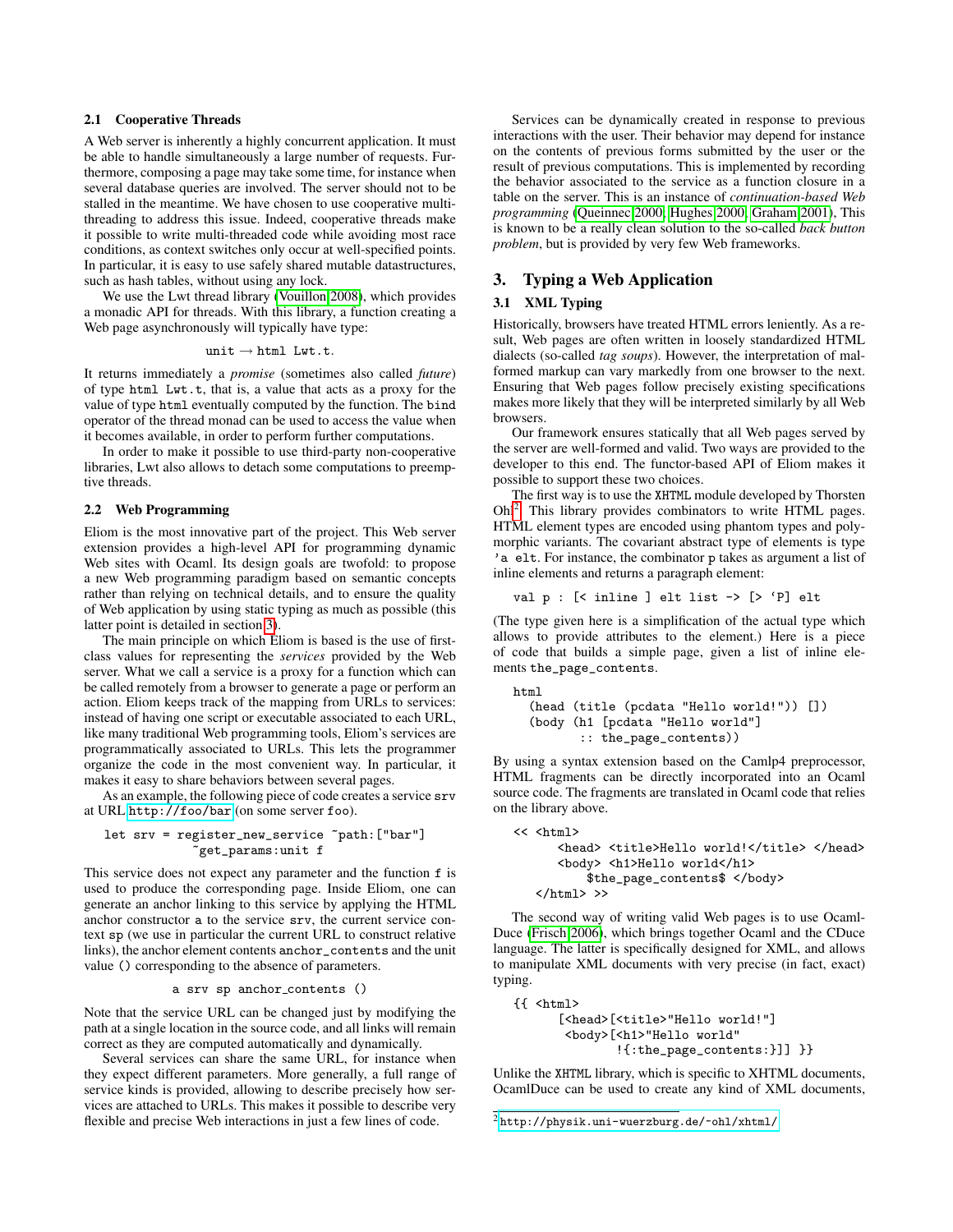for instance, Atom feeds [\(Nottingham and Sayre 2005\)](#page-3-7). The only drawback is that OcamlDuce is incompatible with Camlp4 for the moment, requiring somewhat complicated compilation schemes when OcamlDuce files are mixed with Ocaml files requiring syntax extensions.

### 3.2 Typing Web Interactions

Eliom's first-class notion of service makes it possible to check the validity of links and forms. A service is represented as an abstract data structure containing all the information about its kind, its URL, its parameters, *etc.* As we saw in section [2.2,](#page-1-2) links are built automatically by a function taking as parameter a service, rather than a URL. This makes broken links impossible!

The types and names of service parameters are declared when constructing a service. Here is an example of service with two parameters year and kind, of types int and string respectively.

```
let event_info =
register_new_service ~path:["event"]
     ~get_params:(int "year" ** string "kind")
    (\text{fun}\ \text{sp}\ (\text{year},\ \text{kind})\ () -> ...)
```
When a request is received, the actual arguments are automatically type-checked and converted from string to the right ML datatype by the server. Note that the type of the function associated to a service to generate pages depends on the value of the service: here, it expects a pair of type int \* string. This is not easy to implement in Ocaml. We have considered two solutions to this problem. The first one, used before version 0.4.0 of Ocsigen was to rely on *functional unparsing* [\(Danvy 1998\)](#page-3-8). The current solution consists in a simulation of *generalized algebraic datatypes* [\(Xi](#page-4-1) [et al. 2003;](#page-4-1) [Pottier and Regis-Gianas 2006\)](#page-3-9) implemented using ´ unsafe features of Ocaml, anticipating their future introduction in the language.

Parameters are statically checked when building a link with parameters. Concretely, a function that builds a link takes as one of its parameters the arguments to be given to the service. These arguments will be encoded in the URL. Again, the type of this parameter depends on the service.

#### a event\_info sp (pcdata "Last year seminars") (2008, "seminar")

When generating a link, service parameter names are taken from the abstract structure representing the service, which ensures that they are correct. Here, the generated relative link is:

#### event?year=2008&kind=seminar

Eliom also provides some static guarantees that a form corresponds to its target service. As with link functions, the function that creates an HTML form takes as parameters the service and the information sp about the request. But instead of being directly given the contents of the form, it expects a function that will build the contents of the form. This function takes as parameters the *names* of the different fields of the form. To ensure a correct typing of the fields, we use an abstract parametric type 'a param\_name for these names instead of simply type string. The parameter of this type is a phantom type corresponding to the type of the service parameter. Each function generating form widgets uses the appropriate type for the name of the parameter it corresponds to. For instance, the checkbox function takes a name of type bool param\_name. This ensures that the field names correspond exactly to those expected by the service, and that their types are correct. But there is no guarantee that all required parameters are present, nor that the same parameter is not used several times in the form. Indeed, this would require a very sophisticated type system for forms, which would also need to interact gracefully with the type system for HTML. Rather than trying to write an hazardous and complex extension to Ocaml's type system, we decided to relax somewhat the static checks for forms.

## 3.3 Typing Database Accesses

Database accesses are crucial for Web programming. We have found it very convenient to use PG'OCaml<sup>[3](#page-2-1)</sup>, an interface to PostgreSQL written by Richard Jones. In particular, Ocsimore, our content management system (see section [4\)](#page-2-0), relies on it. We actually included some changes in PG'OCaml to turn its implementation into monadic style, in order to make it usable with Lwt. Thus, we do not use preemptive threads and queries do not block the Web server.

The most noteworthy feature of PG'OCaml is that SQL statements are statically typed, with type inference. Another key point is that it is immune to SQL code injection vulnerabilities.

Static typing relies on the 'DESCRIBE statement' command provided by recent versions of PostgreSQL. This command returns the types of the placeholders and return columns of the given statement. At compile time, SQL statements inside the Ocaml code are thus fed into the PostgreSQL frontend by a Camlp4-based preprocessor, which answers with their types. Types are then converted back into Ocaml types and used to generate the appropriate code. As an example, the following code

```
fun db wiki -> PGSQL(db)
"SELECT id, contents FROM wikiboxes
WHERE wiki_id = $wiki"
```
defines an Ocaml function of type

 $db \rightarrow wiki\_id \rightarrow (wikibox\_id \times string \text{ option}) list.$ 

The field contents is an SQL text field which can be NULL. It is thus mapped to the Ocaml type string option.

The fact that queries are typed proved extremely useful, as it helps to find out rapidly which queries have to be modified whenever the database structure is changed during program development.

# <span id="page-2-0"></span>4. An Application: Writing a Wiki with Ocsigen

## 4.1 An Overview of Ocsimore

We have started the development of Ocsimore, a content management system written using Eliom. At the moment, it mostly consists in a wiki. Currently in final beta state, it is already used to publish the PPS laboratory website (<http://www.pps.jussieu.fr/>).

At the heart of Ocsimore is the notion of *box*. Wiki pages are composed by putting together or nesting boxes. This provides strong possibilities of modularity and code reuse: HTML code can be shared between several pages simply by putting it in a common box. Moreover, a box can be a *container*, that is, it can contain a hole that is to be filled by the contents provided by an outer box. In the example below, the first box has a hole (named by convention <<content>>) and is included in the second box.

```
Box 1:
```
The text at the end is in bold: \*\*<<content>>\*\*.  $Box 2$ 

Let us call 1:  $\langle \langle \text{wikibox box} = '1' \rangle$  | In bold >>

The second box is thus displayed as:

"Let us call 1: The text at the end is in bold: In bold."

The default wiki syntax of Ocsimore is Wikicreole [\(Sauer et al.](#page-3-10) [2007\)](#page-3-10). It is translated into well-formed XHTML using OcamlDuce.

<span id="page-2-1"></span><sup>3</sup> <http://developer.berlios.de/projects/pgocaml/>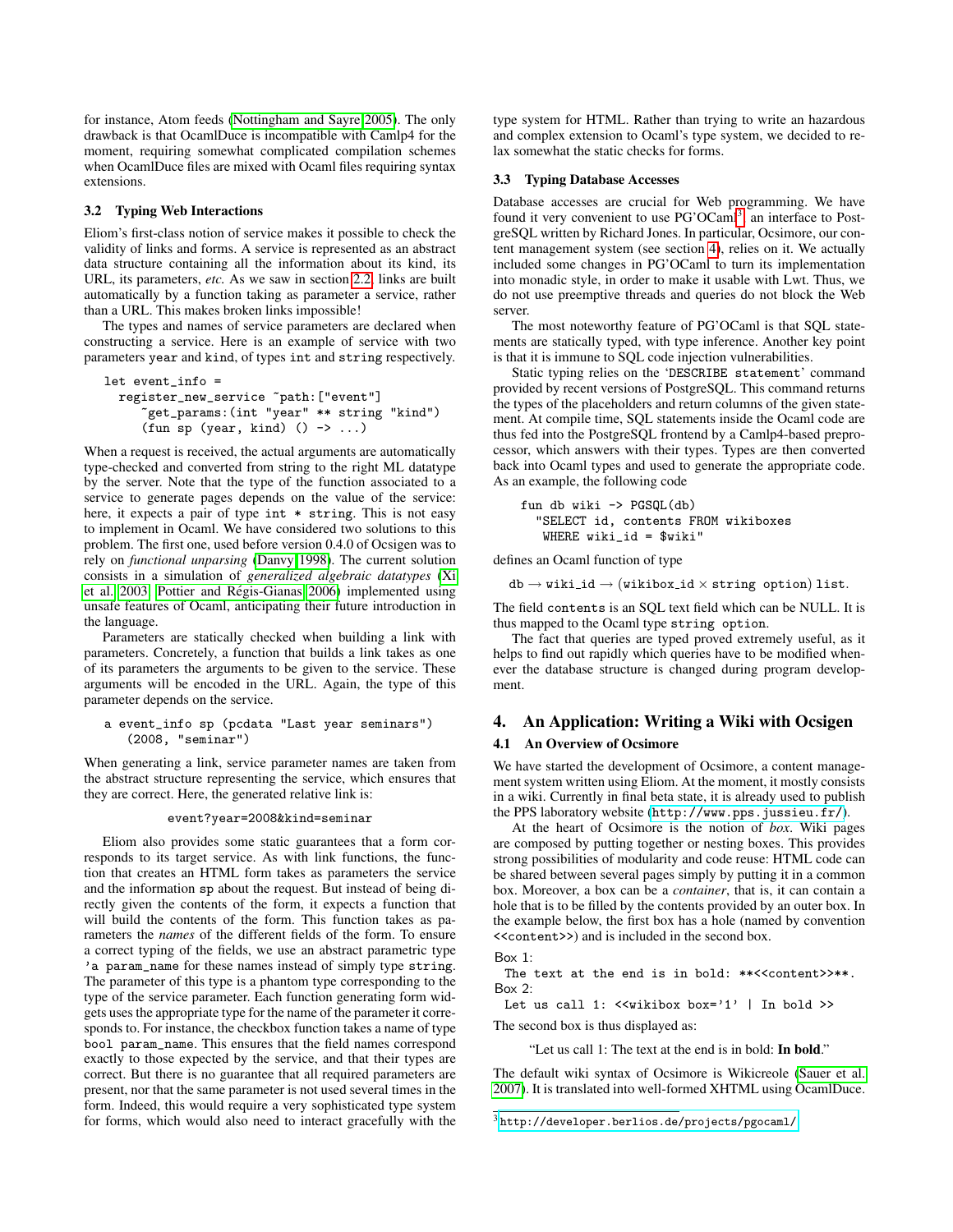Ocsimore features an authentication mechanism, for either NIS or Ocsimore-specific users. Wikis and wikipages can be assigned read, write and administration rights. Boxes on which the user has write rights can be edited.

#### 4.2 General Structure of the Code

Ocsimore is using the object system of Ocaml in order to define modifiable and extensible widgets in a modular way. This makes it easy to add extensions without any modification to the core system. For instance, a comment system (forum, blogs, news) is currently being implemented. The wiki is also extensible: new kind of boxes can be implemented and then included in a wiki box.

Ocsimore makes use of Eliom's most advanced features. For instance, it takes advantage of non-attached services, *i.e.* services that are not associated to any path (they are implemented using special URL parameters). These services are used for implementing a connection widget on each page of the site in just a few lines of code. Indeed, we do not have to consider that each page may optionally take credential information as parameters. Instead, the special connection service just performs the action of opening a session and then triggers the redisplay of the current page.

The same kind of service is also used for editing wiki boxes. As the central notion in our wiki is not the notion of page but the notion of box, where a box can be included in several pages, it is important to keep the information of the current page while editing a box, and even to edit a box in its context. This behavior is really easy to implement using Eliom, and is a good example of the simplification of the code induced by Eliom's high level features.

It is noteworthy that making so easy the implementation of common complex Web interactions has an impact on the ergonomics of Web sites. The example of the connection box is eloquent: in many sites, lazy PHP programmers prefer having the connection box only in the main page of the site, rather than duplicating the code for each page.

In order to avoid any possible performance bottleneck, we have implemented a cache of database requests and we use an association table with polymorphic entries to store data during the generation of a page. This is used for instance to avoid having to fetch the current user credentials several times for a same page.

## 5. Conclusion

A few other projects also aim to take advantage of functional programming for the Web. The two most closely related are Links [\(Cooper et al. 2006\)](#page-3-11) and Hop [\(Serrano et al. 2006\)](#page-3-12). A few other tools have also implemented continuation-based Web programming: Seaside [\(Ducasse et al. 2004\)](#page-3-5), Wash/CGI [\(Thiemann](#page-3-13) [2002\)](#page-3-13) and PLT Scheme [\(Krishnamurthi et al. 2007\)](#page-3-14). Eliom departs from all these others projects in that it is based on Ocaml and proposes a very rich set of services.

The wide overview of the Ocsigen project we have given in this paper demonstrates that building a Web programming framework is complex, as many very different issues have to be addressed. Continuation-based Web programming is a key notion of the system but is not sufficient in itself. It needs to be integrated within a full environment. We believe that, far beyond this pecular point, functional programming is the ideal setting for defining a more high-level way of programming the Web. It allows the programmer to concentrate on semantics rather than on implementation details. Note that this abstraction from low-level technologies does not entail any limitation but offers a huge step forward in expressiveness.

One of the main concerns of our project has been to improve the reliability of Web applications using static typing, which is at the opposite of traditional Web programming, based on scripting languages. We think this evolution is necessary because of the growing complexity of Web applications. Our experience in writing

application with Eliom and in implementing the whole system itself shows that relying heavily on sophisticated features of the typing system simplifies a lot the maintenance and evolution of large pieces of software.

For all this project, we made the choice of using the Ocaml language rather than defining a new one. This makes it possible to take full advantage of the large set of available Ocaml libraries. We were surprised of being able to encode most of the properties we wanted using Ocaml's type system. Very few things are missing (a better typing of forms is one of them).

Up to now, we have concentrated mainly on server-side programming. We intend to extend this work to other aspects of Web programming, namely database interaction and client-side programming. This last point is really challenging as it is not obvious how to build a Web site where some parts of the code run on the server and other parts on the client, with strong safety guarantees. Our first experiment in that direction has been the implementation of a virtual machine for Ocaml in Javascript [\(Canou et al. 2008\)](#page-3-15).

Currently, the Ocsigen implementation is mature enough to be used for developing and operating real Web sites. Ocsigen is an open source project with a growing community of users, who have already developed significant Eliom-based applications, and who were a great help in building a strong and usable tool. We thank them all.

#### References

- <span id="page-3-4"></span>Vincent Balat. Ocsigen: Typing Web interaction with Objective Caml. In *ML '06*, 2006. doi: http://doi.acm.org/10.1145/1159876.1159889.
- <span id="page-3-15"></span>Benjamin Canou, Vincent Balat, and Emmanuel Chailloux. O'browser: Objective Caml on browsers. In *ML '08*, 2008. doi: http://doi.acm.org/ 10.1145/1411304.1411315.
- <span id="page-3-11"></span>Ezra Cooper, Sam Lindley, Philip Wadler, and Jeremy Yallop. Links: Web programming without tiers. In *FMCO 2006*, 2006.
- <span id="page-3-8"></span>Olivier Danvy. Functional unparsing. *Journal of Functional Programming*, 8(6):621–625, 1998.
- <span id="page-3-5"></span>Stéphane Ducasse, Adrian Lienhard, and Lukas Renggli. Seaside - a multiple control flow web application framework. In *ESUG 2004*, 2004.
- <span id="page-3-6"></span>Alain Frisch. OCaml + XDuce. In *ICFP 2006*, 2006. doi: http://doi.acm. org/10.1145/1160074.1159829.
- <span id="page-3-1"></span>Paul Graham. Beating the averages, 2001. URL [http://www.](http://www.paulgraham.com/avg.html) [paulgraham.com/avg.html](http://www.paulgraham.com/avg.html).
- <span id="page-3-2"></span>John Hughes. Generalising monads to arrows. *Science of Computer Programming*, 37(1–3):67–111, 2000.
- <span id="page-3-14"></span>Shriram Krishnamurthi, Peter Walton Hopkins, Jay Mccarthy, Paul T. Graunke, Greg Pettyjohn, and Matthias Felleisen. Implementation and use of the PLT Scheme Web server. In *Higher-Order and Symbolic Computation*, 2007.
- <span id="page-3-3"></span>Xavier Leroy, Damien Doligez, Jacques Garrigue, Jérôme Vouillon, and Dider Rémy. The Objective Caml system. Software and documentation available on the Web, 2008. URL <http://caml.inria.fr/>.
- <span id="page-3-7"></span>Mark Nottingham and Robert Sayre. The Atom Syndication Format. RFC 4287, December 2005.
- <span id="page-3-9"></span>François Pottier and Yann Régis-Gianas. Stratified type inference for generalized algebraic data types. In *POPL 2006*, January 2006.
- <span id="page-3-0"></span>Christian Queinnec. The influence of browsers on evaluators or, continuations to program web servers. In *ICFP 2000*, September 2000.
- <span id="page-3-10"></span>Christoph Sauer, Chuck Smith, and Tomas Benz. Wikicreole: a common wiki markup. In *WikiSym '07*, 2007. doi: http://doi.acm.org/10.1145/ 1296951.1296966.
- <span id="page-3-12"></span>Manuel Serrano, Erick Gallesio, and Florian Loitsch. Hop, a language for programming the Web 2.0. In *Dynamic Languages Symposium*, 2006.
- <span id="page-3-13"></span>Peter Thiemann. Wash/CGI: Server-side Web scripting with sessions and typed, compositional forms. In *PADL '02*, January 2002.